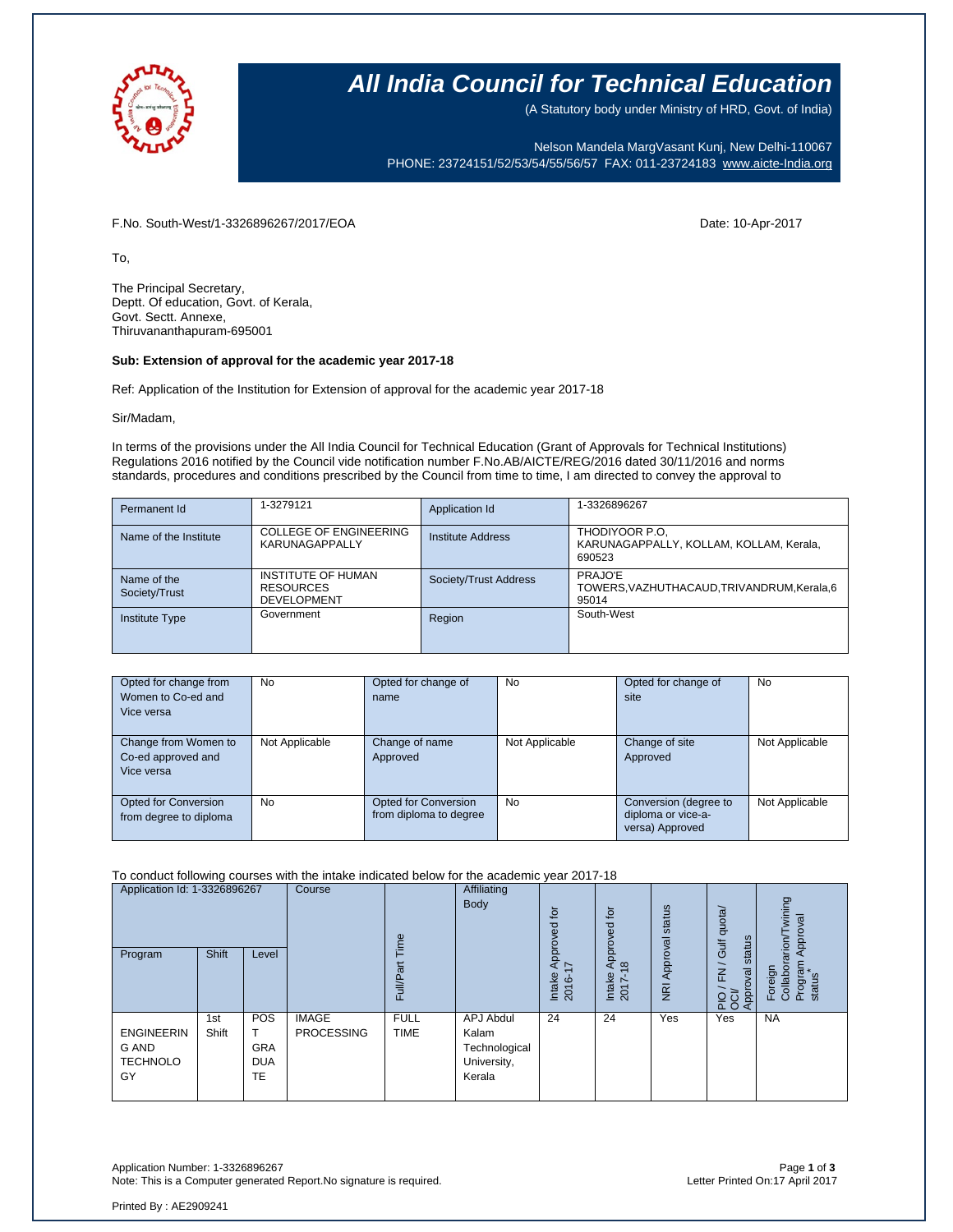

# **All India Council for Technical Education**

(A Statutory body under Ministry of HRD, Govt. of India)

Nelson Mandela MargVasant Kunj, New Delhi-110067 PHONE: 23724151/52/53/54/55/56/57 FAX: 011-23724183 [www.aicte-India.org](http://www.aicte-india.org/)

| <b>ENGINEERIN</b><br>G AND<br><b>TECHNOLO</b><br>GY | 1st<br>Shift | POS<br>т<br><b>GRA</b><br><b>DUA</b><br><b>TE</b>                | <b>SIGNAL</b><br><b>PROCESSING</b>                                                         | <b>FULL</b><br><b>TIME</b> | <b>APJ Abdul</b><br>Kalam<br>Technological<br>University,<br>Kerala | 24 | 24 | Yes | Yes | <b>NA</b> |
|-----------------------------------------------------|--------------|------------------------------------------------------------------|--------------------------------------------------------------------------------------------|----------------------------|---------------------------------------------------------------------|----|----|-----|-----|-----------|
| <b>ENGINEERIN</b><br>G AND<br><b>TECHNOLO</b><br>GY | 1st<br>Shift | <b>UND</b><br><b>ER</b><br><b>GRA</b><br><b>DUA</b><br><b>TE</b> | <b>COMPUTER</b><br><b>SCIENCE AND</b><br><b>ENGINEERING</b>                                | <b>FULL</b><br><b>TIME</b> | <b>APJ Abdul</b><br>Kalam<br>Technological<br>University,<br>Kerala | 60 | 60 | Yes | Yes | <b>NA</b> |
| <b>ENGINEERIN</b><br>G AND<br><b>TECHNOLO</b><br>GY | 1st<br>Shift | <b>UND</b><br><b>ER</b><br><b>GRA</b><br><b>DUA</b><br><b>TE</b> | <b>ELECTRICAL</b><br><b>AND</b><br><b>ELECTRONICS</b><br><b>ENGINEERING</b>                | <b>FULL</b><br><b>TIME</b> | <b>APJ Abdul</b><br>Kalam<br>Technological<br>University,<br>Kerala | 60 | 60 | Yes | Yes | <b>NA</b> |
| <b>ENGINEERIN</b><br>G AND<br><b>TECHNOLO</b><br>GY | 1st<br>Shift | <b>UND</b><br>ER.<br><b>GRA</b><br><b>DUA</b><br>TE              | <b>ELECTRONICS</b><br><b>AND</b><br><b>COMMUNICATI</b><br><b>ONS</b><br><b>ENGINEERING</b> | <b>FULL</b><br><b>TIME</b> | <b>APJ Abdul</b><br>Kalam<br>Technological<br>University,<br>Kerala | 60 | 60 | Yes | Yes | <b>NA</b> |

The above mentioned approval is subject to the condition that

COLLEGE OF ENGINEERING KARUNAGAPPALLY

shall follow and adhere to the Regulations, guidelines and directions issued by AICTE from time to time and the undertaking / affidavit given by the institution along with the application submitted by the institution on portal.

In case of any differences in content in this Computer generated Extension of Approval Letter, the content/information as approved by the Executive Council / General Council as available on the record of AICTE shall be final and binding.

Strict compliance of Anti-Ragging Regulation:- Approval is subject to strict compliance of provisions made in AICTE Regulation notified vide F. No. 37-3/Legal/AICTE/2009 dated July 1, 2009 for Prevention and Prohibition of Ragging in Technical Institutions. In case Institution fails to take adequate steps to Prevent Ragging or fails to act in accordance with AICTE Regulation or fails to punish perpetrators or incidents of Ragging, it will be liable to take any action as defined under clause 9(4) of the said Regulation.

### **Note: Validity of the course details may be verified at www.aicte-india.org**

 **Prof. A.P Mittal Member Secretary, AICTE**

Copy to:

**1. The Regional Officer,** All India Council for Technical Education

Health Centre Building Bangalore University Campus Bangalore - 560 009, Karnataka

- **2. The Director Of Technical Education\*\*,** Kerala
- **3. The Registrar\*\*,**

Application Number: 1-3326896267 Page **2** of **3** Note: This is a Computer generated Report.No signature is required.